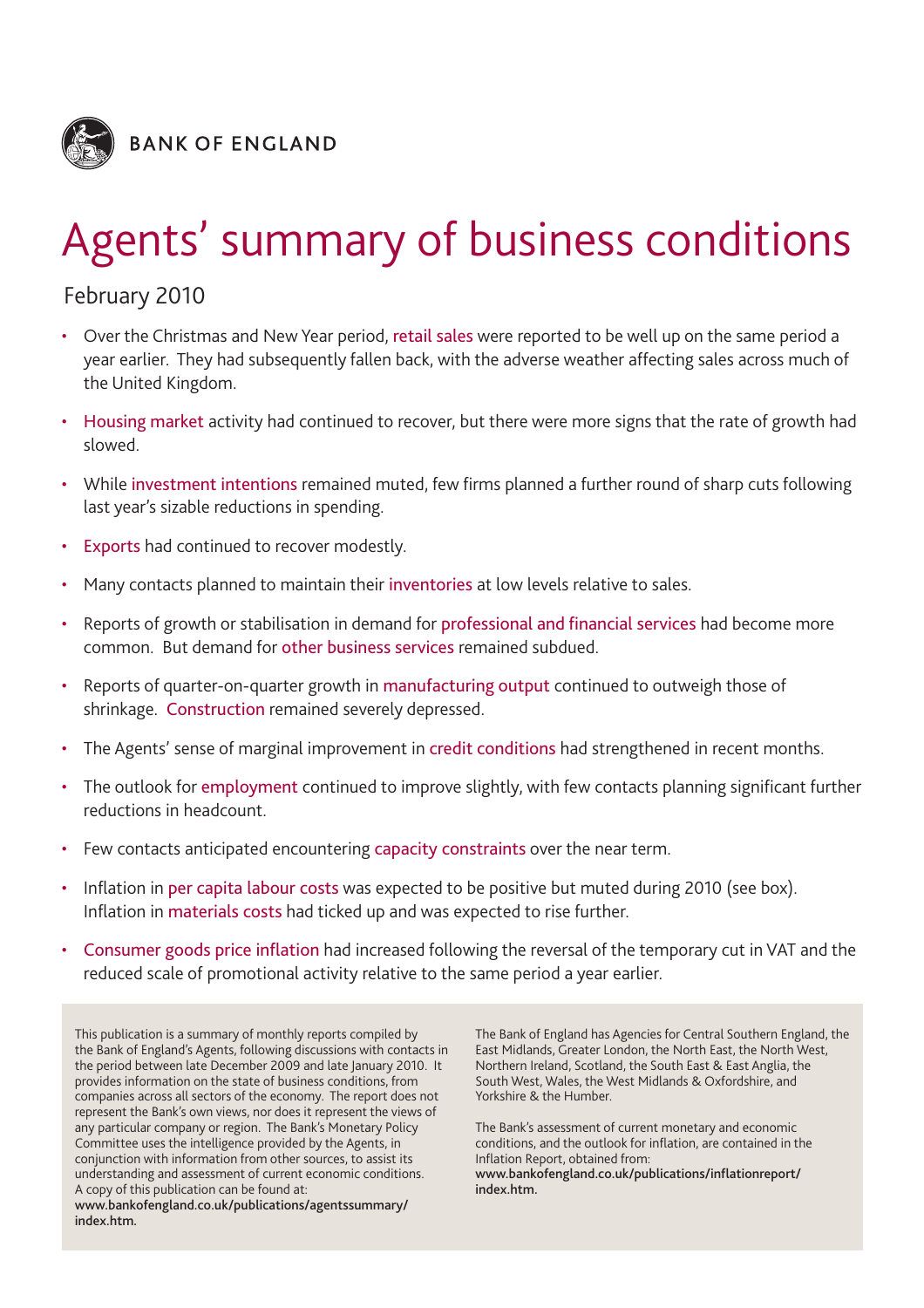# **Demand**

# **Consumption**

The Agents' sense was that retail sales had recovered somewhat during 2009 Q4, and retailers reported that sales over Christmas and the New Year period had been well up on a year earlier, reflected in further increases in the Agents' score (**Chart 1**). Initial indications were, however, that demand had fallen back in early January, when the heavy snowfall was widely reported to have impacted adversely on sales.

Demand for consumer services also appeared to have picked up since mid-2009, although any recovery had been less marked than for retail sales (**Chart 1**). Hotels and restaurants reported that sales volumes had been higher than a year earlier in the run-up to Christmas. Holiday bookings had also grown, although there were widespread reports that the inclement weather had affected demand.

#### **Chart 1** Consumer spending



One result of the adverse weather was that retailers found it hard to distinguish between a temporary fall in demand and any change in 'trend'. Nonetheless, many expected demand to slow through the early part of 2010. In part, that reflected their view that customers had brought spending forward in anticipation of the rise in VAT — demand for big-ticket items, such as furniture, had grown sharply in the immediate run-up to the New Year. But more generally, many had been surprised by the strength of demand during late 2009.

# **Housing market**

The number of property transactions remained higher than a year earlier but was still well below pre-recession levels. But there was mounting evidence that growth had slowed in recent months. While there were further signs of a marginal easing in mortgage availability, these continued to be dominated by reports that a lack of finance was constraining activity. Such constraints appeared most marked in the market for new homes, where a number of estate agents

continued to report that surveyors were providing conservative valuations.

## **Business investment**

Investment plans continued to be widely described as muted, with very few contacts anticipating significant growth in capital expenditure. But while the level of investment remained lower than before the recession, there were few reports of plans for a further round of sharp cuts following the previous year's reductions.

Concerns over prospects for demand continued to be cited widely as a factor deterring investment spending, with many contacts considering their capital utilisation to be well below normal (see below) and few expecting demand to grow significantly during 2010. A number of contacts had deferred investment until after the general election, when any changes in taxes, capital allowances and government spending would come to light. On the upside, a number of contacts needed to increase investment in vehicles, machinery and IT, following deferral of routine replacement programmes during 2009.

# **Exports**

There had been little change to the broad picture of modest recovery in exports painted in recent months, with global demand widely seen to have strengthened through the latter part of 2009. Although some exporters had experienced increases in competitiveness and market share in the wake of sterling's depreciation, many others had continued to take any benefit through increases in their margins. But there was some evidence that more businesses were looking to enter export markets. For example, Chambers of Commerce reported growth in demand for the export documentation services they provide.

#### **Inventories**

As had been the case throughout 2009 Q4, inventories were widely described as being around desired levels. Looking forward, the Agents' sense was that few firms were increasing their stocks, with many firms planning to hold lower stock levels (relative to sales) than had been the case prior to the recession. In large part, that was driven by the lower availability and higher cost of working capital. Contacts also cited uncertainty over prospects for demand as a factor pressing down on planned inventories.

# **Output**

# **Business services**

Reports of stabilisation or modest growth in demand for professional and financial services had become more common in recent months. But any recovery in demand was less evident than in the consumer services sector (**Chart 2**), with many contacts stressing that growth had come from a low base. For example, although demand for property-related and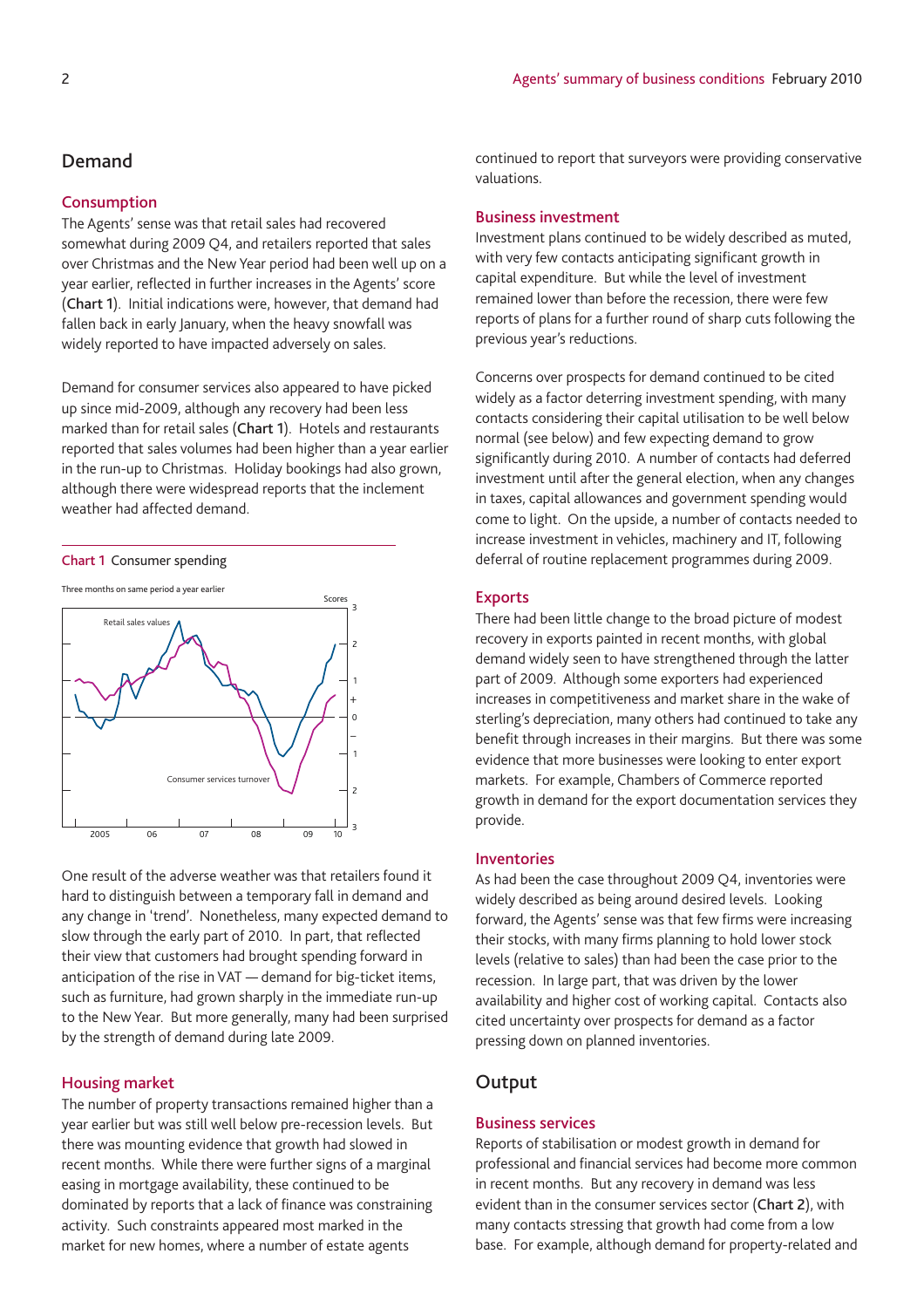



other transactional work had grown in recent months, activity remained well below pre-recession levels. The overarching impression remained one of customers managing their overheads extremely tightly.

Outside the professional services sector, any evidence of recovery in business services was even more patchy. Spending on corporate hospitality remained very weak relative to pre-recession levels — for example, a greater number of Christmas parties had been paid for by employees rather than their employers. And the extreme weather had impacted on a number of business services providers, with reports of cancellation of conferences and some disruption to distribution.

#### **Manufacturing**

The broad picture remained one of activity growing since its trough in the summer of 2009. But although reports of expansion outweighed those of shrinkage, there was still little sense that growth had picked up strongly or consistently. Contacts continued to report volatility in orders and shorter than normal order books. And looking forward, few were banking on strong growth through 2010. Some firms had seen output disrupted by the weather, but such reports were very much in the minority.

# **Construction**

Construction activity remained well down on the same period a year earlier. Commercial property activity was particularly weak, with no material pipeline of new projects to replace those being completed. Some Agents had been told that the pipeline of public sector projects was dwindling, although such reports were far from universal, with a few public sector bodies still bringing work forward. House-building activity had, however, continued to pick up a little, with some further reports of land purchases and site preparation work. Spending on repair and maintenance work was broadly stable.

# **Credit conditions**

The Agents' sense of marginal improvement in credit availability had strengthened in recent months. But, as had been the case for some time, that loosening had not been felt uniformly across contacts. Access to finance continued to be delineated by firm size and sector. For example, reports of improved credit availability were more common among larger companies and those operating outside the property sector. On average, lending spreads had probably narrowed a little through the second half of 2009, though they remained wide relative to pre-crisis levels. Reports of high fees and tough non-price terms (such as management information requirements) remained pervasive. Demand for finance remained weak.

# **Employment**

In most parts of the United Kingdom, the pace of decline in employment had slowed through 2009 Q4, with few reports of significant redundancies and some of selective rehiring. Looking forward, the outlook for employment continued to improve slightly (**Chart 3**), with few contacts planning significant cuts to staff numbers during 2010. But there were also few plans to increase permanent headcount, with many contacts expecting to respond to any increase in demand by reversing earlier cuts to average hours or taking on temporary staff.

#### **Chart 3** Employment intentions



# **Capacity utilisation**

The recent pickup in demand experienced by some firms had led to increases in their capacity utilisation. A few contacts had started to face capacity constraints — for example, some reported lengthening lead times where demand had surged and others encountered sporadic recruitment difficulties for specific skill sets. But such reports remained rare and were set against a backdrop of widespread spare capacity.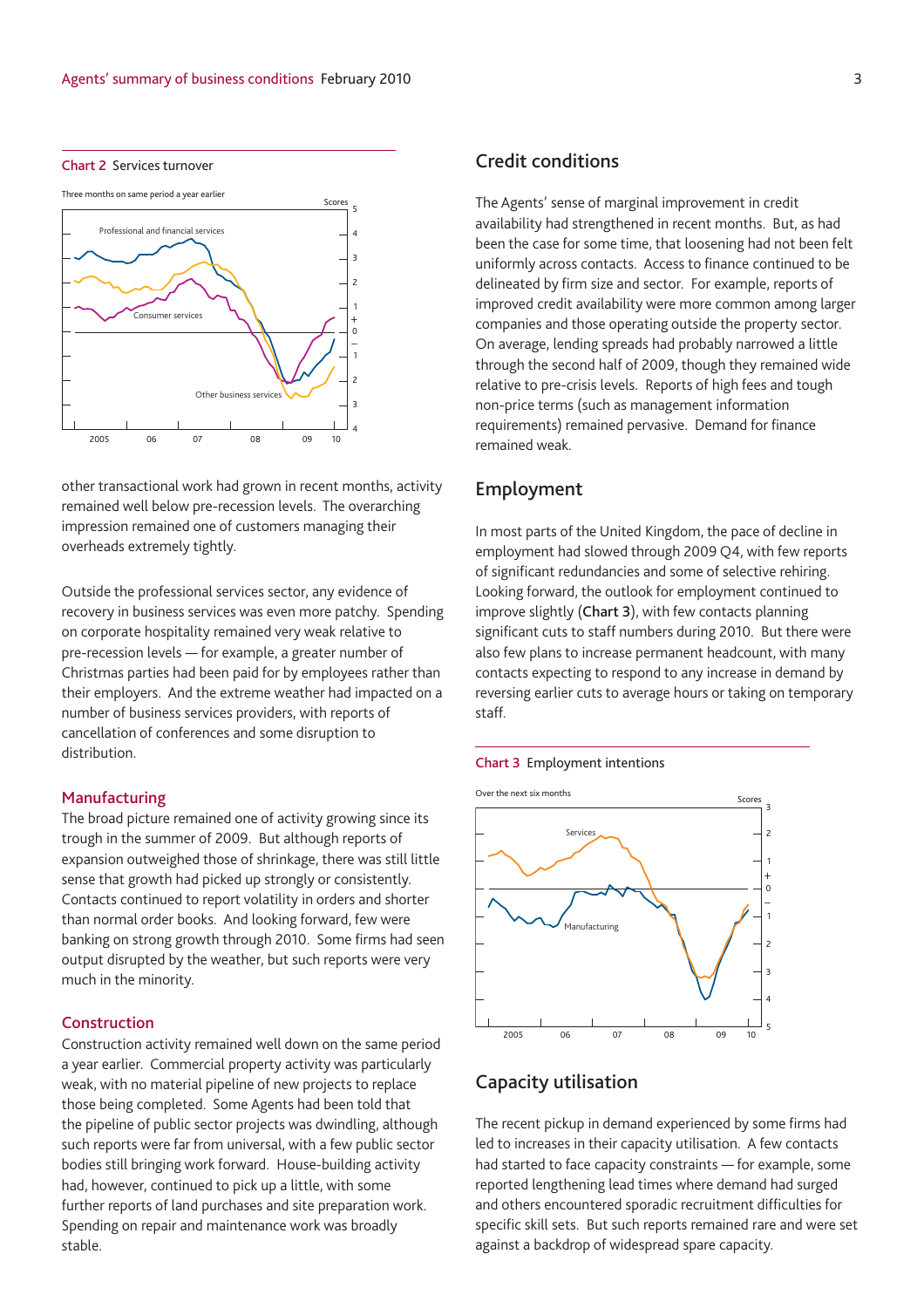annual inflation rates lower. Diesel prices had increased through the second half of 2009, as had the price of some oil derivatives such as plastics. And global supply pressures had led to increases in the price of some other commodities. Looking forward, contacts expected a further, slight pickup in non-labour costs — albeit to nothing like the same extent as

# **Costs and prices**

# **Labour costs**

Private sector contacts had continued to describe their per capita labour costs as down relative to the same period a year earlier. Looking forward, the Agents had conducted a Special Survey of prospects for per capita pay and labour costs (see box). The overarching sense from that survey was that inflation in labour costs was expected to be positive but subdued during 2010. A significant number of contacts planned to freeze pay, and very few expected to make settlements in excess of 2%. But total per capita labour costs were expected to rise a little faster than during the previous year — in part, because some firms anticipated making higher pension contributions.

# **Non-labour costs**

The Agents' sense was that inflation in materials costs had picked up a little since the summer (**Chart 4**). In part, that was because last year's falls in fuel prices had previously driven



# **Output prices**

experienced during 2008.

Substantial spare capacity had continued to push down output prices for many firms. That pressure remained most clearly evident in the construction and business services sectors, where prices achieved were widely regarded as well down on the previous year. Against that backdrop, there had been further signs that downward pressures on pricing had eased (**Chart 4**). More manufacturers anticipated making modest increases in prices, or holding prices stable, where they had previously expected small decreases. Some business services providers had also reported stable charge rates through the latter part of 2009, after sharp falls earlier in the year.

#### **Consumer prices**

The Agents' contacts reported that consumer goods price inflation had increased sharply, reflecting both the reversal of the temporary cut in VAT and the limited scale of promotional activity. Retail contacts reported that they had entered the Christmas period with lower stocks than the previous year. That, coupled with stronger sales, had left them with less stock to shift compared with a year earlier. As a result, promotions were less widespread, and were typically tailored to just a few product lines. Many retailers had passed through, or expected to pass through, much of the VAT increase onto their customers. The VAT rise had also affected prices in the consumer services sector. But here, promotional activity remained pervasive.